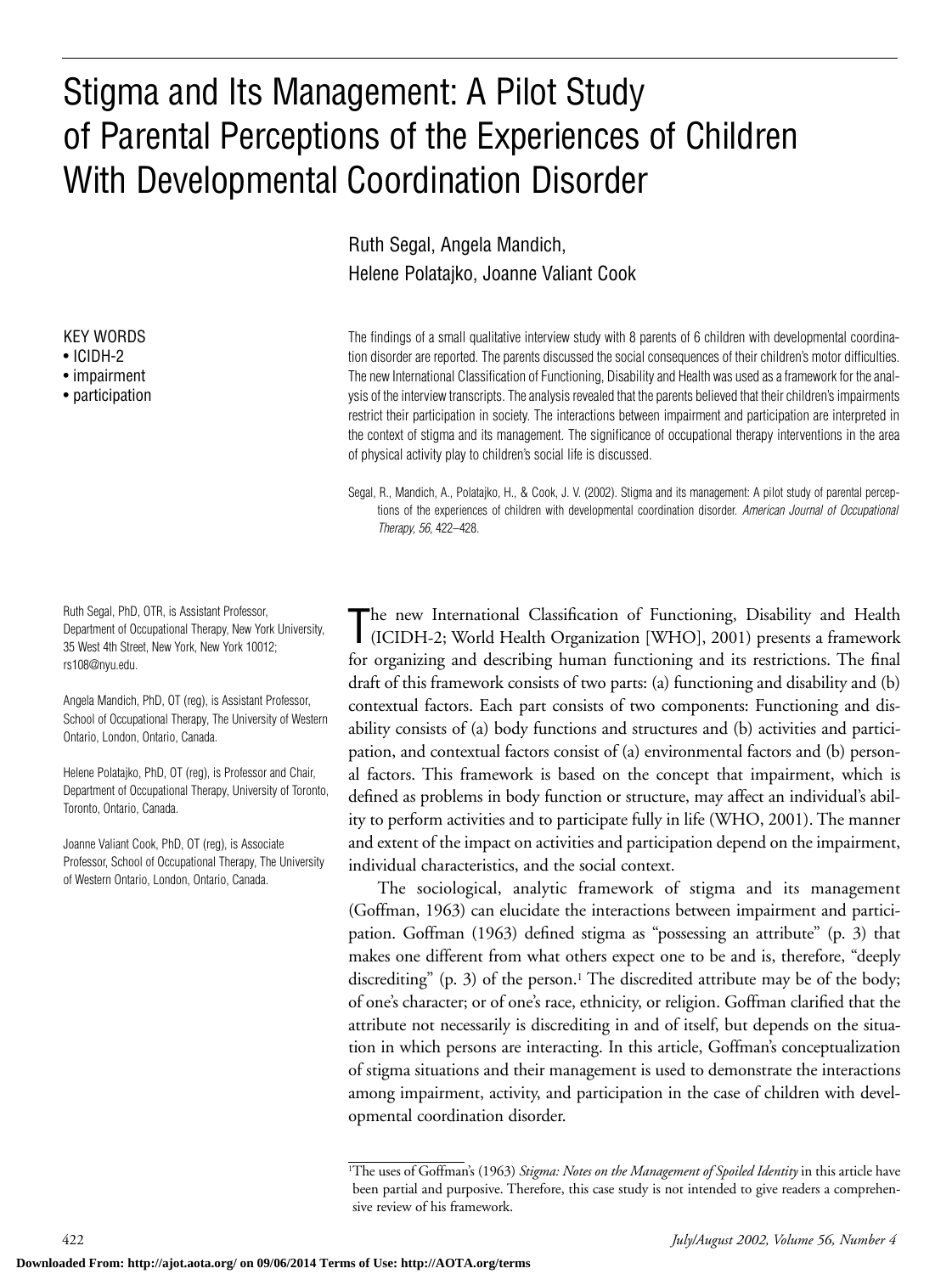Developmental coordination disorder affects about 6% of children between 5 and 11 years of age (American Psychiatric Association [APA], 1994). The symptoms of developmental coordination disorder may include marked delays in achieving milestones of motor development, dropping things, clumsiness, poor performance in sports, or poor handwriting. If any of these symptoms interferes with a child's performance of daily activities, a diagnosis is warranted (APA, 1994). Observations of school-age children with developmental coordination disorder during organized and free play show that these children spend less time in formal and informal team play than children without the disorder (Smyth & Anderson, 2000).

Physical activity play in the form of free and team play is important for children's social life (Blatchford, 1998; Humphreys & Smith, 1987; Pellegrini & Smith, 1998). In a summary of the literature on physical activity play, Pellegrini and Smith (1998) indicated that exercise play (i.e., gross locomotor movement in the context of play) seems to increase in the late preschool years and peak during primary school years. For example, Blatchford (1998) found that in Britain, 84% of the 11-year-old boys and 36% of the 11-year-old girls played soccer during break time in school. Rough-and-tumble play with peers, a form of free physical activity play, seems to peak around 8 to 10 years of age (Pellegrini & Smith, 1998).

In his longitudinal qualitative and quantitative study of British children's experiences during break time, Blatchford (1998) described how friendships develop in conjunction with physical activity play when children begin their first year in school at 7 years of age. He stated that at the beginning of the year, children play during break time with different groups of children and in various physical play activities. However, as the year progresses, the play groups become more stable in the games played and in the children who belong to the groups. Blatchford concluded that "games are a main medium through which groups come together and friendships are formed" (p. 82). Additionally, rough-and-tumble play seems to have the social function of establishing and maintaining dominance relationships among boys (Humphreys & Smith, 1987; Pellegrini, 1995; Pellegrini & Smith, 1998).

According to Goffman (1963), participation in society or social groups is possible when groups perceive individuals as possessing all the qualities required for participation. The conglomerate of these qualities creates a stereotype. The group measures every individual who wishes to belong to a social group against this stereotype. Each social situation and group has a set of required characteristics that comprise the stereotype. Individuals who do not possess all of these characteristics are said to have disqualifying attributes. As long as these attributes are not known about or visibly evident in a social situation, individuals who possess them are said to be "discreditable persons." If these disqualifying attributes are known about or visible to others in social situations, these individuals become "discredited persons" (Goffman, 1963).

The discredited and discreditable statuses are Goffman's (1963) distinctions that allow for analysis of stigma situational conditions (see Table 1). It is important to note that a person may be discredited in one social situation but not in another. For example, individuals must be a certain height to join professional basketball teams. That is, in such social situations, individuals who are "too short for basketball" are discredited; however, the attribute of being "too short for basketball" is not discrediting in other social situations, such as dodgeball or soccer.

Individuals who possess disqualifying attributes that are visible and, therefore, known about become discredited persons in many situations, regardless of their actual ability to participate fully in social situations. The exclusion of persons with physical disabilities from educational settings and work situations regardless of their ability to participate in and perform all required activities is well recorded in the literature (e.g., Frank, 2000).

When individuals possess disqualifying attributes that are nonvisible, their ability to manage the flow of information about these attributes is crucial for their social participation (Goffman, 1963). One form of managing stigma refers to the process of hiding an attribute when it disqualifies the individual from participating in a social group and revealing it when the attribute is necessary for group participation. Failing to hide the attribute makes it known to the social group, and the social situations become similar to those when the attribute is visible. Successful management of nonvisible disqualifying attributes means that the attributes remain unknown to the social group. In such situations, participation is contingent on individuals' ability to control the flow

**Table 1. A Summary of Goffman's Analytic Conceptualization of Stigma and Its Management** 

| Attributes of the<br><b>Situational Condition</b> | The Situational Condition                                                                          |                                                                                            |
|---------------------------------------------------|----------------------------------------------------------------------------------------------------|--------------------------------------------------------------------------------------------|
|                                                   | The Discredited Person                                                                             | The Discreditable Person                                                                   |
| Visibility of stigmatizing<br>attribute           | Known and/or visible                                                                               | Potentially knowable or<br>visible                                                         |
| Stigma management<br>technique                    | Tension management of Information control of<br>unease in social contacts personal biography       |                                                                                            |
| Participation                                     | Restrictions in terms of<br>acceptance and<br>accessibility in physical<br>and social environments | <b>Contingencies: Potential</b><br>for stigma in the<br>physical and social<br>environment |

*Note*. Adapted from *Aspects of Stigma: Goffman's Stigma—Understanding the Experience of Impairment, Disability and Handicap*, presented by J. V. Cook, 1998, at the 12th International Congress of the World Federation of Occupational Therapists.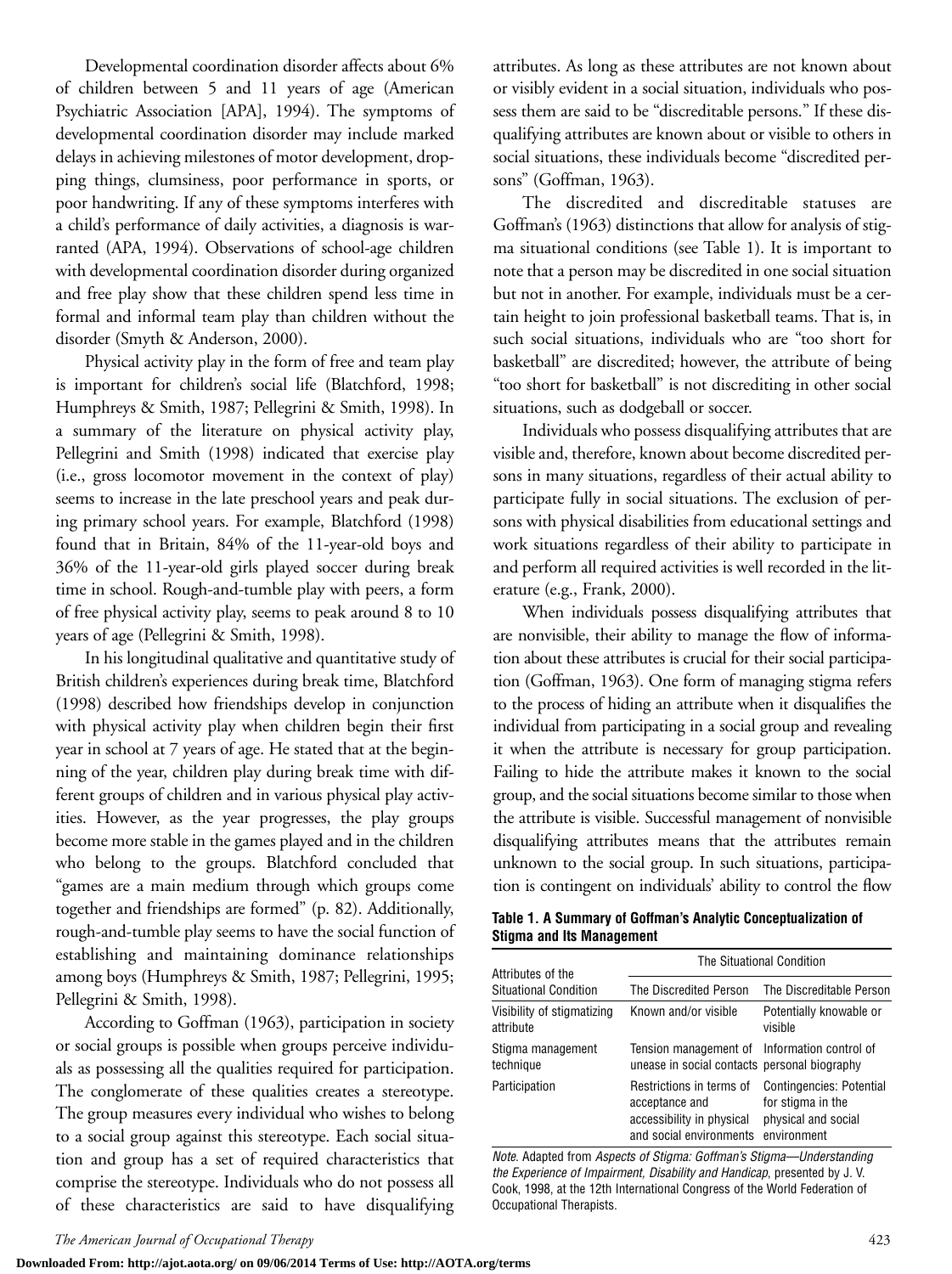of information about their disqualifying attributes. For example, persons with mental illness tend to hide their illness when applying for a job; however, they need to declare its existence if they wish to participate in a support group for persons with mental illness who hold a job.

The management of stigma is hard work because persons with nonvisible disqualifying attributes tend to monitor carefully the activities in which they participate so that their disqualifying attributes will not become evident (Goffman, 1963). In the case of developmental coordination disorder, the disqualifying attribute of poor motor coordination needs to be managed in order for the children to be accepted by their peers. A small qualitative study of parental perceptions of the social lives of their children with developmental coordination disorder is presented here. Findings demonstrate how children manage their disqualifying attribute and the consequences of these management strategies for the children's social participation.

#### Method

A qualitative interview research design was used in this pilot study (Kvale, 1996; Marshall & Rossman, 1995). Six families with children with motor coordination problems were recruited from an occupational therapy clinic that specializes in teaching children with motor difficulties to perform activities and occupations of their own choice successfully. At the time of this research, the children were no longer clients of the clinic. The pilot project was approved by a university Research Ethics Board, and the approved letters of information and consent forms were sent to potential participants. Only those parents who signed the forms were included in the study. To protect the participants' confidentiality, all names have been replaced with pseudonyms.

Five of the 6 families were dual-parent families. The single-parent family consisted of a mother and two children. The number of children in the families ranged from two to four. Five families lived in an urban area, and 1 lived in a rural area. In two cases, both parents participated in the interview. Five of the 6 children with developmental coordination disorder were boys, ranging in age from 9 to 11 years of age; the girl was 10 years of age. Parents of 5 of the children reported that the children had other comorbid conditions. All 6 children had been given the diagnosis of developmental coordination disorder by a pediatrician. The children whose parents participated in this study were not evaluated by the researchers for the overall presentation of their motor coordination difficulties. Therefore, the findings reflect parental perceptions of when and where the children's motor coordination difficulties become a discrediting attribute.

Each family was interviewed once for 1 hr to 1.5 hr by the first author. Five interviews took place at the participants' homes, and one occurred in a small interview room at the work setting of one of the authors. The first interview question was a "grand tour" inquiry about the family story (Spradley, 1979). The subsequent "mini tour" questions (Spradley, 1979) covered the following issues: (a) the social life of the children, with a particular focus on peer relationships; (b) the children's experiences at school; and (c) family life and daily routines. The focus in this article is on the children's social life.

All interviews were audiotaped and transcribed verbatim by a professional transcriber. The transcripts were checked for accuracy by the interviewer. The transcripts were fully coded, using the grounded theory approach to analysis (Glaser & Strauss, 1967; Strauss & Corbin, 1998). The initial step of open coding, when the data are fractured and labeled with concepts, revealed that the parents' main concerns revolved around their children's social life. The axial coding, when each coding category is analyzed internally for processes and consequences, revealed that parents related their children's motor difficulties and interests to their social experiences. Finally, organizing the categories into a coherent and meaningful whole was done with the aide of Goffman's (1963) framework of stigma and the ICIDH-2 (WHO, 2001).

## Findings and Analysis

During the interviews, the parents talked extensively about their children's social life. The findings are presented in two analytical themes: stigma situations and shaping participation.

#### *Sigma Situations*

Persons with an attribute that may discredit them in interaction with others face potential stigma situations. That is, stigmatization—the nonacceptance of the person—can occur if the context of the interaction leads to discovery of the discredited attribute. The disqualifying attributes of children with developmental coordination disorder—their motor coordination difficulties—is not a discrediting attribute in every social situation: Parents who mentioned that their children had fine motor difficulties did not describe related stigma situations. Stigma situations occur in those social circumstances when the motor difficulties interfere with participation and lead to nonacceptance or rejection. In the following quote, Jennifer, mother of an 11-year-old boy with developmental coordination disorder, described a festive school activity in which her son's motor difficulties became evident: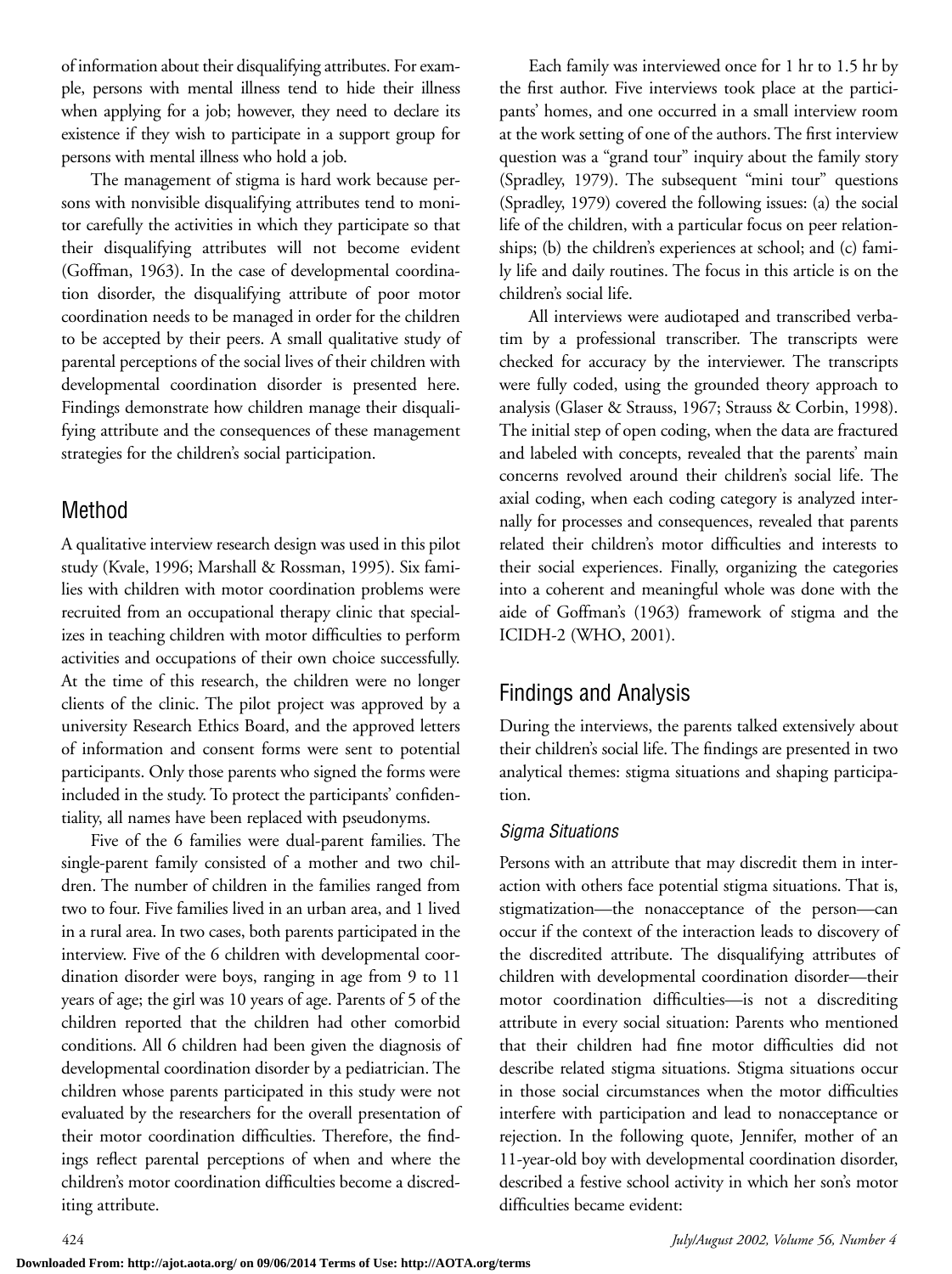May Fair is sort of a celebration of spring, and Michael's class…had to dance around the May pole. It's like a form of folk dancing, and everyone holds [a ribbon attached to the top of] a tall pole.…And what happens is…that they weave around each other [and] create a pattern on the pole. And, and it's gorgeous, but if you screw up where you are in the…pattern, the whole group wants to kill you, and it's obvious you've screwed up the pattern.…[During one song] the boys were still, and the girls were weaving in and out, but the other song required him to go in and out of each others' skipping while the music is going with the thing [ribbon] in their hand, which is difficult for Michael. He couldn't even skip, he was just running, trying to keep up, the other children were skipping. And at the end of it…Mike and Tanya were the two that were twisted. Michael would not budge.…Tanya was yelling and screaming at him that he had to move.…Finally, Tanya bit the bullet and went around, and it was done. The applause came.

By participating in this activity, Michael's inability to skip at 11 years of age became evident. Additionally, his inability to coordinate himself relative to the others in the group interfered with the group's successful execution of the weave. According to Jennifer, it was evident to her and the other parents that Michael was the cause of the unsuccessful execution of the weave. She also described how the audience was very tense and hesitant with the applause. In this stigma situation, Michael was not rejected for the same reason that he participated: It was a school activity in which all the children had to participate. Therefore, Michael could not choose to avoid participation as a way of managing his stigma.

Donna described the refusal of peers to include her 10-year-old daughter with developmental coordination disorder in their physical activities:

Well, at school I think they sort of almost treat her like a younger sibling. You know, they don't treat her as an equal…as their social equal or their intellectual equal or any way of an equal. The kids in her class, it is just kind of, well Nancy is different. They like her, and some of the children are really very nice and kind to her and that they will try to help her out with things and stuff like that, but they treat her more like a younger child than a child their own age. And, they don't include her in things, like if they are doing skipping and things like that. They just say, "Well, you won't be able to do it." They won't even let her try. She gets excluded from a lot.

Here, Donna reported that her daughter's motor difficulties are known to her peer group and that they exclude her from activities that they believe she would not be able to perform. Similarly, Jane, the mother of a 10-year-old boy with developmental coordination disorder, said that classmates will exclude her son when they engage in sports. She added, "He doesn't fit in, and he doesn't feel that he fits in. So he ostracizes himself. And then quite often, they [classmates] will, if they are in the sports."

In terms of stigma management in these cases, these children had difficulties hiding their stigmatizing attribute of motor difficulties. In the first case with the May pole, the stigma situation was related to a school activity in which the child did not have the leeway to exercise a stigma management technique. Embarrassment to the child and his family were the consequence of this stigma situation. In the second case, the peer group was aware of the girl's motor difficulties and excluded her from activities that they thought she could not perform competently. Exclusion from physical activity play was the result of the stigmatizing attribute of motor difficulties becoming known to the peer group. In the last case, the mother suggested that her son's exclusion from physical activity play is the result of both the child's and the peer group's attitudes and behaviors.

#### *Shaping Participation: Avoiding Stigma Situations*

Other parents' reports of their children's social life described situations in which the children did not participate in activities in which they could not perform competently. Although, these children avoided stigma situations as described previously, it was not clear that their choice always constituted clear examples of stigma management techniques.

Mary described her 9-year-old son with developmental coordination disorder in one social situation as being "literally on the periphery" of physical activity games:

He is in cubs. At the beginning of the year, he didn't participate in anything, and they do a lot of not competitive games, but physical games, and he just would not. We would go and pick him up, and he would be standing at the wall, smiling, laughing, running along the side where his friends are.

In this case, the child, Johnny, found a way to be part of the group without participating in the physical aspect of the game and making his motor difficulties interfere with the group activity.

The success of this stigma management strategy may be attributed to both Johnny and his peers. Stigma is a situational attribute, that is, persons are stigmatized when their discrediting attribute is visible or known about *and* the group members reject them. Johnny's peer group was different from those of other children in this study. In the following quote, Mary described that Johnny's peers made sure that he could play tag again and that Nick, a peer, used his own strength and wishes to construct a playful experience: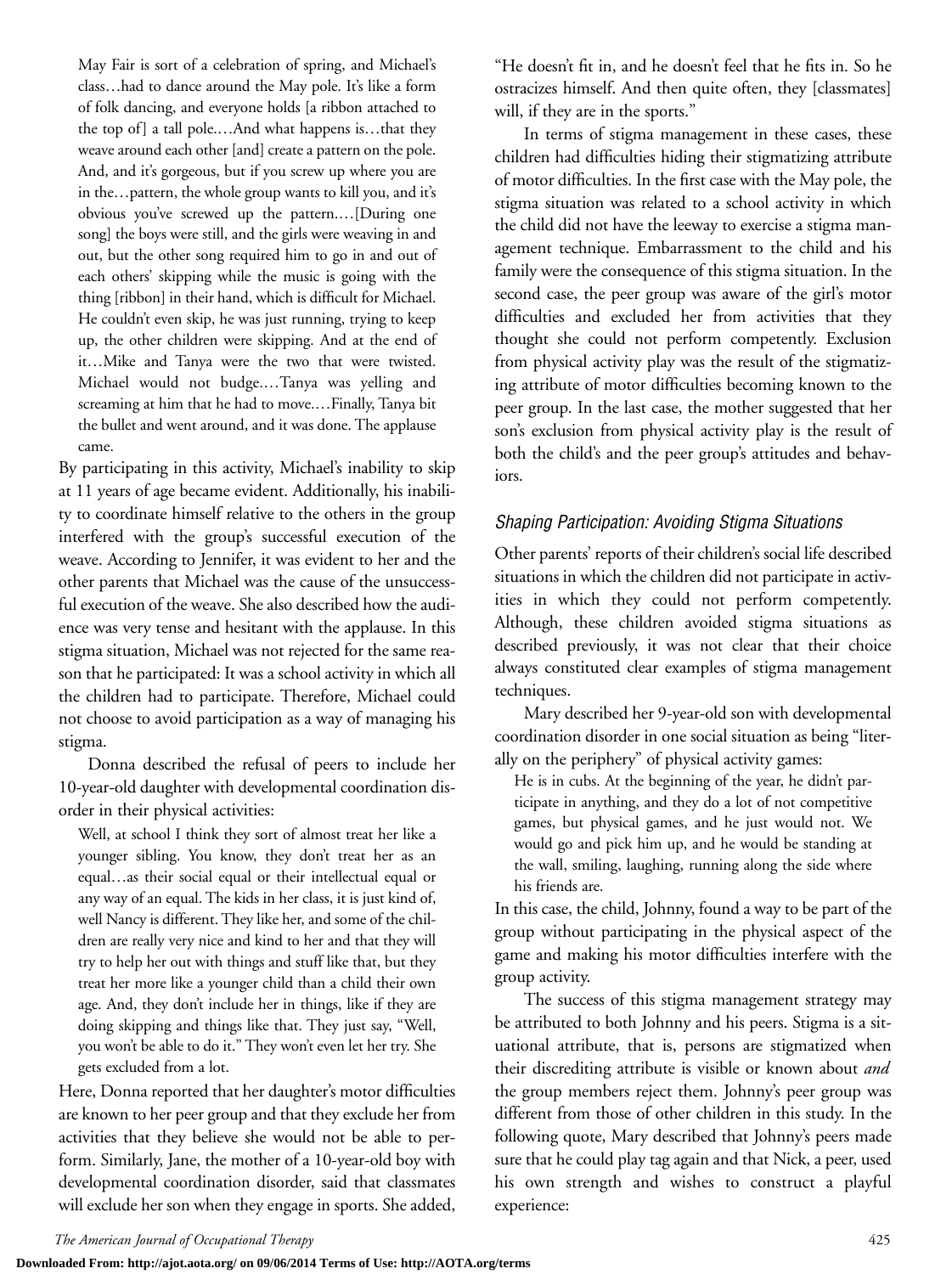He's [Johnny] got one friend at school who wants him to play tag. This little kid, Nick, is a soccer player, and he runs like the wind, but he likes to be "It." Johnny will cry and cry and cry [because he could not run fast enough, and he was It most of the time]. At some point this fall, the teacher had to ban all the boys in the class from playing tag partly because Johnny was crying so much. She just got fed up and said no one was playing tag, but this little Nick latched on to Johnny.…So whenever Johnny was It, he would run slowly past Johnny so that Johnny could catch Nick and then Nick would be It, and then everybody is happy again. But she banned them at one point for 2 weeks. None of them could play. And then she told me that after a few days, some of them came back and asked her if they could play, and she said okay, and then a few more and then a few more, and then they came to her and said, "Can Johnny play again?" She said he hasn't asked. So they went and got Johnny, and they asked him. They told him to go and ask her, and she said okay, but no more crying. [Johnny said,] "Okay." Now he does play tag, occasionally. He still prefers his tractors.

Mary described a social environment that is accepting of Johnny and his motor difficulties. In the second quote, Nick was the enabler of smooth and competent games of tag that everyone enjoyed. However, when these special enabling conditions did not exist, as described in the first quote, when Johnny did not participate in the physical aspect of the game, his behavior did not seem to create a stigma situation.

In spite of this accepting and supportive social environment, Mary said that Johnny "does play tag, *occasionally* [italics added]," indicating that Johnny's choices are comparable with his motor abilities. Other parents discussed their children's interests when describing their social lives. For example, Barbara said the following about her 9-yearold son with developmental coordination disorder:

He never wanted to play baseball. Like, when kids would get together just for fun and play baseball, he would avoid that. He hates baseball and gym. Phys. ed. stuff. He was so hesitant on climbers that [that] was one of the goals that [the occupational therapist] worked with him on. He really wanted to be able to do the fire pole because he really felt that all his friends did the fire pole and everybody…I don't know if they teased him that he couldn't…or if he just never went near it because he knew he wouldn't, you know. But, he's not a sports person at all.

Here, Barbara indicated that not only does her son not like sports activities, but he also avoids participating, even if the purpose of the game is fun. When she talked about her son's possible motivation for asking to learn to do the fire pole in occupational therapy, she described a possible situation in which her son had to decide how to manage his motor difficulties. She suggested that he may have failed to hide it and was laughed at (i.e., a stigma situation) or that he may have avoided it because he knew he could not do it (i.e., a stigma management technique).

In the following quote, Heather, a single mother of a 12-year-old boy with developmental coordination disorder, suggested that her son had no interest in physical activities:

So, Alex is the one friend that will come over quite frequently, and he'll have sleepovers with and because Alex has sort of his unusual interests too, they will spend a lot of time just walking around together talking, and you think, "What are you doing?" You know, but, [it's] unusual for little boys. You know, they don't play ball, they walk around or they spend time in their room, and they come out with these amazing drawings, or one day they made this fish out of cards that was huge and very complicated.

In this case, Heather described her son as having unusual interests that make him different from her own perceptions of what boys of her son's age usually do (i.e., fulfill the stereotypical image). Heather did not describe any stigma situations or indicate that her son's choices may be related to his awareness of his motor difficulties. However, his interests and choices protected him from getting into situations that may reveal his disqualifying attribute of motor difficulties, as Heather said, "Socially, he has always been a recluse, really. He's never had a lot of friends."

Later in the interview, Heather described how her son could not master riding his bicycles and lost interest in them until the opportunity to master that activity in the safe environment of the occupational therapy clinic occurred. Once he mastered that activity, his interest in riding his bicycles increased, and he rides to visit friends whom he did not seek before.

#### **Discussion**

Physical activity play is important for children's social life in terms of acquiring and maintaining friends and belonging to peer groups (Blatchford, 1998). Such activities may be difficult for children with motor coordination problems to master, and this difficulty appears to reduce their participation in activities (Smyth & Anderson, 2000). The findings from this small qualitative study demonstrate that parent perceptions of their children's social life concur with the research findings. Additionally, they indicate that their children's social life may be influenced by the children's interests and their motor coordination difficulties.

In terms of stigma management, parents reported that the children seem to suffer the social consequences of stigma that Goffman (1963) described. As he stated, "The central feature of the stigmatized individual's situation in life…is a question of what is often…called acceptance"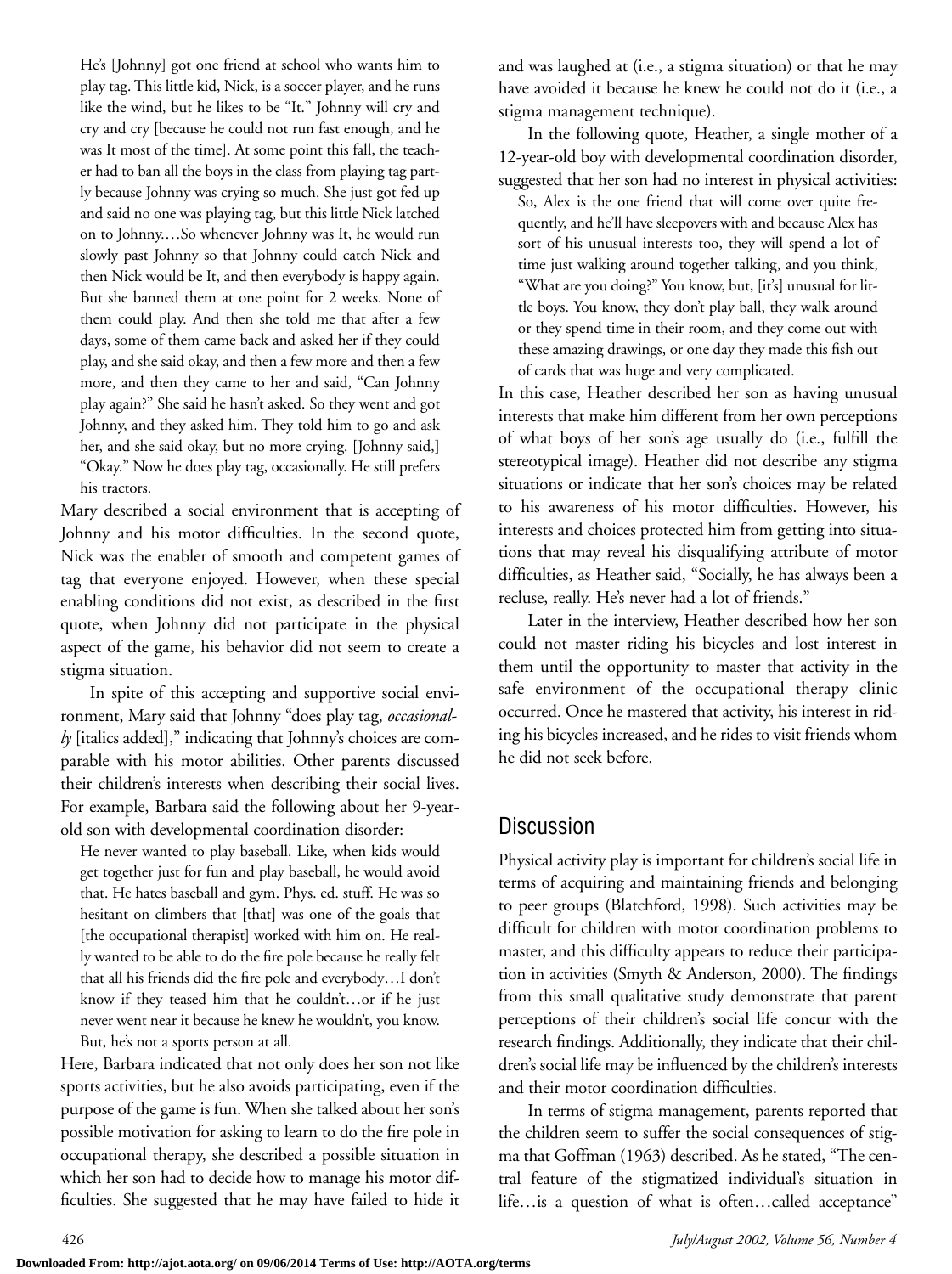(p. 8). Acceptance by others is what the individual with a discrediting attribute strives for, but acceptance often is withheld when the attribute is visible or known about. Thus, the individual faces two possibilities: situations where he or she must manage stigmatization or situations which are to be avoided in order to avoid stigmatization. When the children's motor difficulties are known, they often are excluded from (stigmatized) or they avoid participating in (a form of stigma management) physical activity play. Because physical activity play is an important facet of social life and friendship in middle childhood (Blatchford, 1998), the social life of children with developmental coordination disorder is limited. For example, Donna, whose daughter was excluded by her peer group, said that her daughter played with younger children. And Mary, who described her son as being on the periphery of the game, said that her son's social group has been growing as his motor skill has improved.

In terms of the ICIDH-2 (WHO, 2001), parental descriptions indicate that children's impaired performance of physical activities in the context of play in middle childhood may lead to participation restriction. These restrictions are the results of interactions among impaired function (the impaired motor performance), the physical features of the environment (physical activity play), and the social and attitudinal world (the way social groups and friendship evolve in middle childhood). Parents identified accepting peer groups (i.e., social environment) and skill enhancement as factors that mitigated the restrictions on participation.

Perhaps the most significant findings of this study related to the occupational therapy interventions. In the clinic, the children set their own goals. That is, they chose the occupation or the activity that they wanted to work on in therapy. It seems that the children selected physical activities or occupations, such as throwing a ball, going down the fire pole, or riding bicycles. That is, children with developmental coordination disorder who had the opportunity to master the performance of a desired activity or occupation in a safe environment took advantage of this opportunity.

Some parents described the consequences of mastering such new activities and occupations. Mary indicated that her son's improved motor skill actually increased the size of his social group. Heather stated that her son became more adventurous in going to visit friends who live further away from his home as a consequence of his acquired ability to ride his bicycles. Although Heather did not relate the bicycle riding to changes in her son's social life, she talked about it in terms of an increased repertoire of activities and occupations (i.e., visiting friends). These findings indicate an important direction for future research in the area of the effectiveness of occupational therapy interventions, that is,

looking at whether and how interventions are effective in the natural environment of the therapy recipients and, in particular, increasing their social inclusion in peer groups.

#### Conclusion

In this article, portions of Goffman's (1963) framework of stigma were used to elucidate the social processes leading from impairment to participation in the case of children with developmental coordination disorder. In particular, the use of his conceptual model to analyze the findings of this study contributes to our understanding of children's behavior as these children deal with their negatively valued difference from other children. The consequences of stigmatization and stigma management techniques adopted by children with a disability need to be incorporated into our theories and conceptual models of practice. Although the findings of this study are tentative, they illustrate the potential for occupational therapy interventions to enhance the social life of children and the significance of using activities that are relevant to the children's lives. ▲

#### Acknowledgment

This research was supported by a grant from the Social Sciences and Humanities Council (SSHRC, internal competition, 01/1997–12/1999), The University of Western Ontario, London, Ontario, Canada.

#### References

- American Psychiatric Association. (1994). *The diagnostic and statistical manual of mental disorders* (4th ed.). Washington, DC: Author.
- Blatchford, P. (1998). *Social life in school: Pupils' experience of breaktime and recess from 7 to 16 years.* Bristol, PA: Palmer.
- Cook, J. V. (1998, June). *Aspects of stigma: Goffman's stigma— Understanding the experience of impairment, disability and handicap.* Paper presented at the 12th International Congress of the World Federation of Occupational Therapists, Montreal, Quebec, Canada.
- Frank, G. (2000). *Venus on wheels: Two decades of dialogue on disability, biography, and being female.* Los Angeles: University of California Press.
- Glaser, B., & Strauss, A. (1967). *The discovery of grounded theory.* Chicago: Aldine.
- Goffman, E. (1963). *Stigma: Notes on the management of spoiled identity*. Englewood Cliffs, NJ: Prentice Hall.
- Humphreys, A. P., & Smith, P. K. (1987). Rough-and-tumble play, friendship, and dominance in school children: Evidence of continuity and change with age. *Child Development, 58*, 201–212.
- Kvale, S. (1996). *InterViews: An introduction to qualitative research interviewing.* Thousand Oaks, CA: Sage.